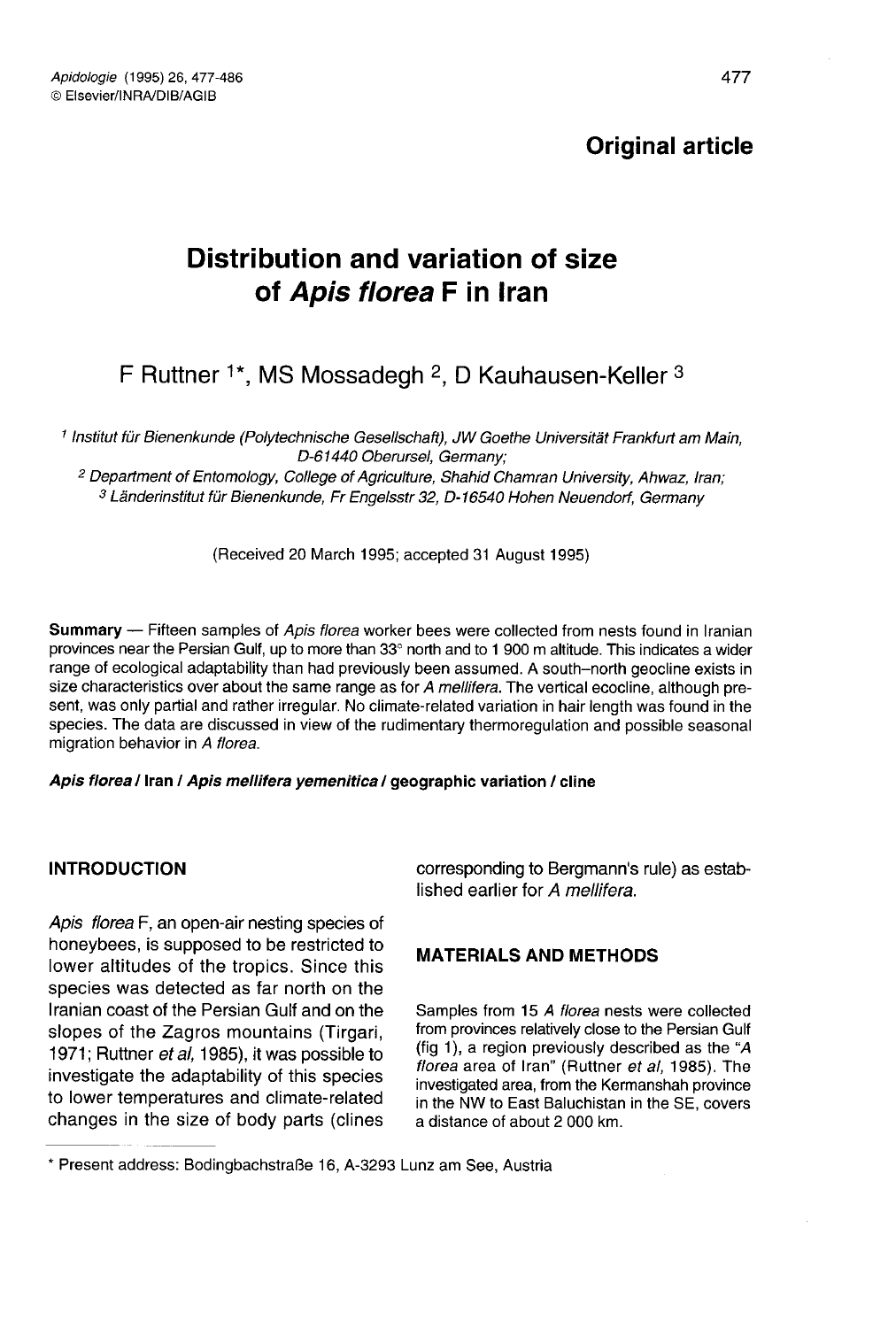

Fig 1. Map of southern Iran with names of the provinces. Black triangles with numbers: collection sites, altitude (m). Vertical lines: area of A florea populations in Iran; horizontal lines: reported area in Iraq.

The altitude of each site, ranging from 25 to 1 900 m, was measured with an altimeter. The bees were killed with hot water and preserved in ethanol. The following 13 body measurements were taken, with 30 worker bees (15 bees for tergites, hindwing, and hair) in each sample: tergite 3+4, length (longitudinal direction) of tergite 3 and  $4 = T3+4$ ; forewing, length and width (longitudinal and transversal) =  $FWL$ ,  $FWTr$ ; hindwing, length and width  $=$  HWL, HWTr; hindleg, total length (femur + tibia + basitarsus) = leg 3; length of hair on tergite  $5 = H$ ; proboscis, length = P; and distances a and b of forewing cubital vein = cu a, cu b.

The variation in these body characteristics (except for wing venation) was considered to be most likely correlated with climatic factors.

An ecocline found in A mellifera yemenitica from a region east of Al Hudaydah (Mahwit province, about 15° N) in northern Yemen, comprising 14 sites at altitudes ranging from 200 to 2 680 m from the coastal plains of the Red Sea to the mountains south of Sana over a distance of only 60 km, was used as a A mellifera reference for the A florea data. The climate of this region is warm with low rainfall, but high humidity because of the monsoon of the Indian Ocean. It has been famous for its honey since Queen Sabah's time. The results of this study, based on the whole spectrum of 34 characteristics (see Ruttner, 1988) have so far only been published in summary form without the accompanying data (Hoppe and Ruttner, 1990).

For statistical analysis, the means and standard deviations were calculated for each characteristic and sample. These means were used for determining the coefficient of correlation with altitude.

#### RESULTS

# Area of distribution in Iran and climatic conditions

The northernmost sample was collected in the province of Lorestan near Malavi, north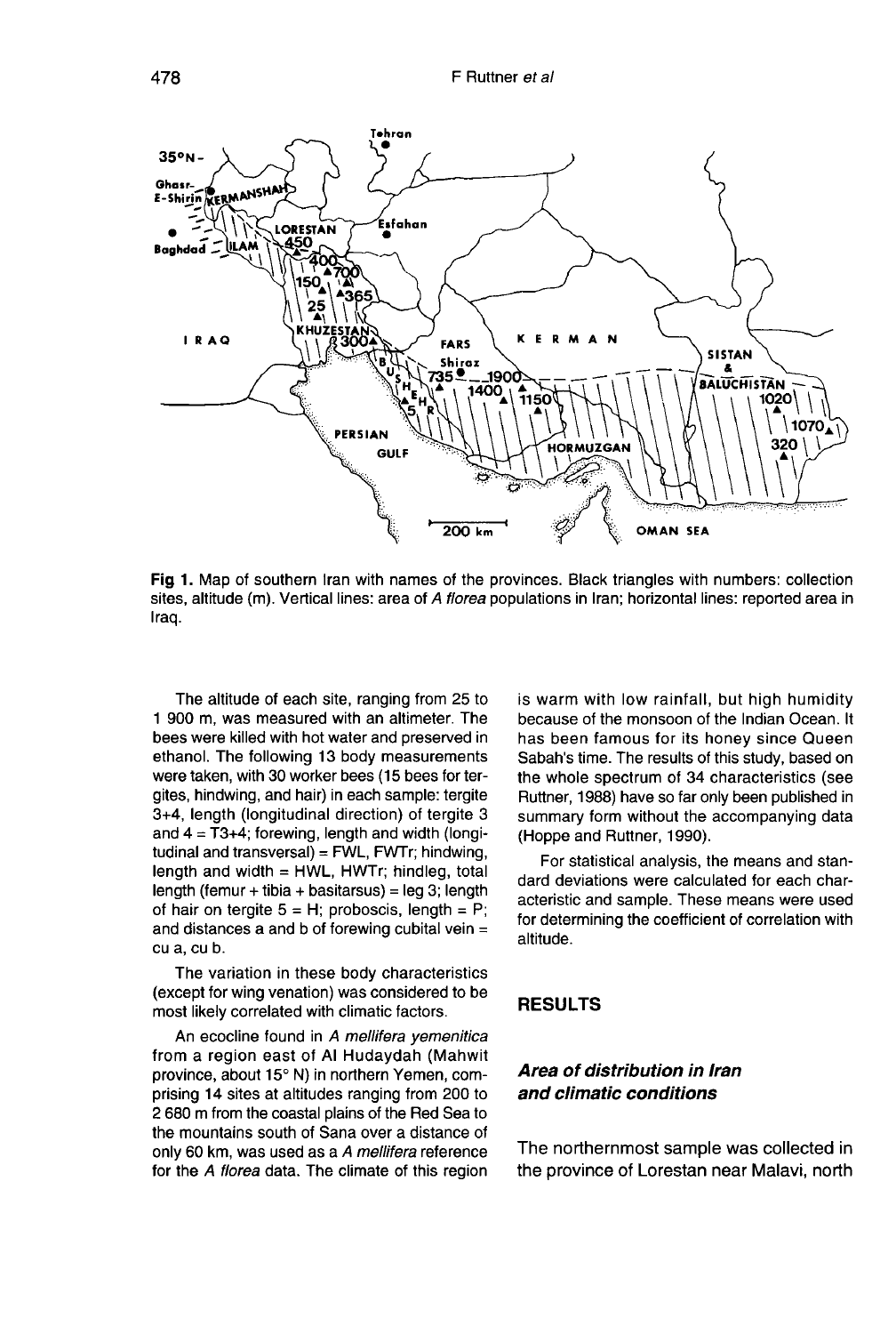of 33° lat at 450 m altitude (fig 1). During cold winters, the mountains in this area are snow covered for days or even weeks. The northernmost nesting sites of A florea in Iran, however, are found even farther north, at Ghasr-E-Shirin, in the province of Kermanshah, at almost 35° lat and 500 km north of the Gulf. Farther to the south, the borderline of A florea was found to be distinctly more inland and higher up in the Zagros mountains than believed before.

The discovery of A florea nests well above 1 000 m (5 out of the 15 samples) brings the area inhabitated by this bee within the vegetation range of a temperate zone. Above 800-1 000 m, the Zagros mountain chain is covered with a xerophilous forest (although heavily degraded) consisting mainly of oaks (Quercus ssp), Juniperus, almond and other wild fruit trees such as apple and pear. In the lower zones of this "Zagrosian forest district" (Zohary, 1973), at altitudes between about 800-1 000 m and 1 200-1 400 m, more thermophilic elements are also present: Pistacia, Oleander and Zizyphus (Ehlers, 1980), and moreover Ficus and Citrus as cultivated fruits. In this zone of transition between the Gulf and the continental highlands there are a number of different microclimates, and it is difficult to provide exact figures on the distribution of these plants over the whole region. However even in the south (Hormuzgan), areas over 1 400 m in the mountains are covered with snow for a short period in winter.

# Geographical variation of the species A florea (geocline)

At present, morphometrical data are available from 39 florea colonies ranging from those living close to the equator (Sri Lanka) to samples close to the northern border of distribution in Lorestan and Pakistan (33° and 34°N). Across these 26 parallels, a highly significant linear cline was observed for almost all morphometric characteristics, with an increase to the north varying from 7% in hindleg length to 13% in abdomen length (T3+4; table I). This corresponds well with the known geocline in A mellifera (Ruttner, 1986, 1988).

The investigated A florea area in Iran extends over 8 parallels, from Baluchistan (25°) in the south to Lorestan (33°) in the north. The analysis of the Iranian samples

| Area                                  | Latitude            | n | $T3+4$          | <b>FWL</b>      | Leg 3           | н     |
|---------------------------------------|---------------------|---|-----------------|-----------------|-----------------|-------|
| Sri Lanka                             | 7°N                 | 5 | $2.63 \pm 0.07$ | $6.15 + 0.08$   | $5.11 \pm 0.03$ | 0.103 |
| Thailand                              | $13-19°N$           | 4 | $2.70 \pm 0.10$ | $6.41 + 0.22$   | $5.34 \pm 0.14$ | 0.137 |
| Oman                                  | $24^\circ N$        | з | $2.73 \pm 0.09$ | $6.52 \pm 0.18$ | $5.26 + 0.18$   | 0.113 |
| Khusestan (Iran)                      | $31 - 32^{\circ}$ N | 6 | $2.98 \pm 0.07$ | $6.74 \pm 0.13$ | $5.46 \pm 0.07$ | 0.103 |
| Increase over $25^{\circ}$ lat $(\%)$ |                     |   | 13.4%           | 9.6%            | 6.9%            |       |
| Correlation coefficient (latitude)    |                     |   | 0.77            | 0.81            | 0.71            |       |
| р                                     |                     |   | 0.001           | 0.001           | 0.001           |       |

Table I. Global geographic variation (geocline) of A florea in size (in mm,  $\bar{x}$  and sd of samples).

n: number of samples; T3+4: length of tergites 3+4; FWL: forewing length; leg 3: hindleg length; H: length of cover hair on tergite 5.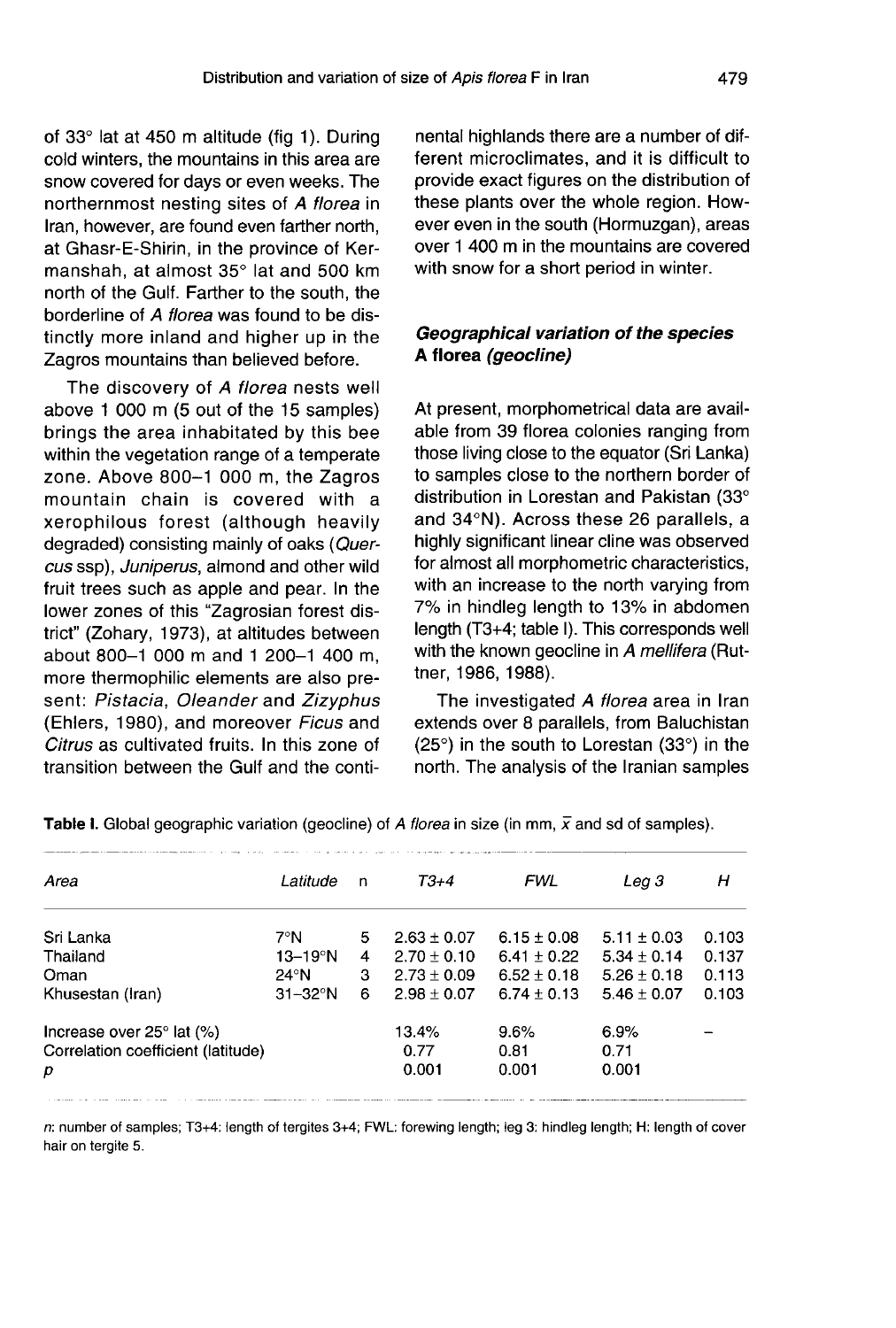| Area               | n | $T3+4$          | FWL             | HWL             | Leg 3           |
|--------------------|---|-----------------|-----------------|-----------------|-----------------|
| Baluchistan        | з | $3.03 \pm 0.06$ | $6.81 \pm 0.07$ | $4.80 \pm 0.08$ | $5.55 \pm 0.05$ |
| <b>Bushar-Fars</b> | 5 | $2.96 \pm 0.08$ | $6.81 \pm 0.02$ | $4.83 + 0.12$   | $5.53 \pm 0.12$ |
| Lurestan-Khusestan |   | $2.90 \pm 0.07$ | $6.83 \pm 0.10$ | $4.79 \pm 0.05$ | $5.51 \pm 0.09$ |

Table II. Geographic variation of A florea in Iran (see fig 1).

Abbreviations as in table I.

according to geographic origin demonstrated no morphometric differences (table II). Therefore, all samples from Iran were treated as belonging to the same population as far as latitude was concerned.

# Variation correlated with altitude (ecocline)

The data of several characteristics measured in A florea bees from the coast of the Persian Gulf and in others from altitudes higher than 1 000 m in the mountains of the Zagros and Baluchistan, together with A mellifera data from corresponding sites in northern Yemen, are shown in figures 2 and 3. The numerical differences between coastal and mountain populations for both species are given in table III.

In both cases the total range of the 2 species was included, from the coastal plains to the highest colony site that could be detected. Therefore, the extremes in altitudes mark the same range of adaptability to climate (coast to 1 900 m in A florea, to 2 680 m in A mellifera), even if they differ numerically.

A mellifera in Yemen shows a very clear ecocline, with an isometric increase in size of more than 8% with altitude on the average and a coefficient of correlation size/altitude



Fig 2. Difference in size of bees; comparison between mountain and lowland populations in %. Black: A florea, Iran. Lowland 25–150 m,  $n = 3$ ; mountain 1 020-1 900 m,  $n = 5$ . White: A mellifera vemenitica, north Yemen. Lowland 200-240 m,  $n = 4$ . Mountain 2 200–2 400 m, n = 4. T3+4 tergite 3 and 4 (longitudinal); FWL, FWTr forewing length and width (transversal); HWL, HWTr hindwing length and width; LEG3 length of hind leg (femur + tibia + basitarsus).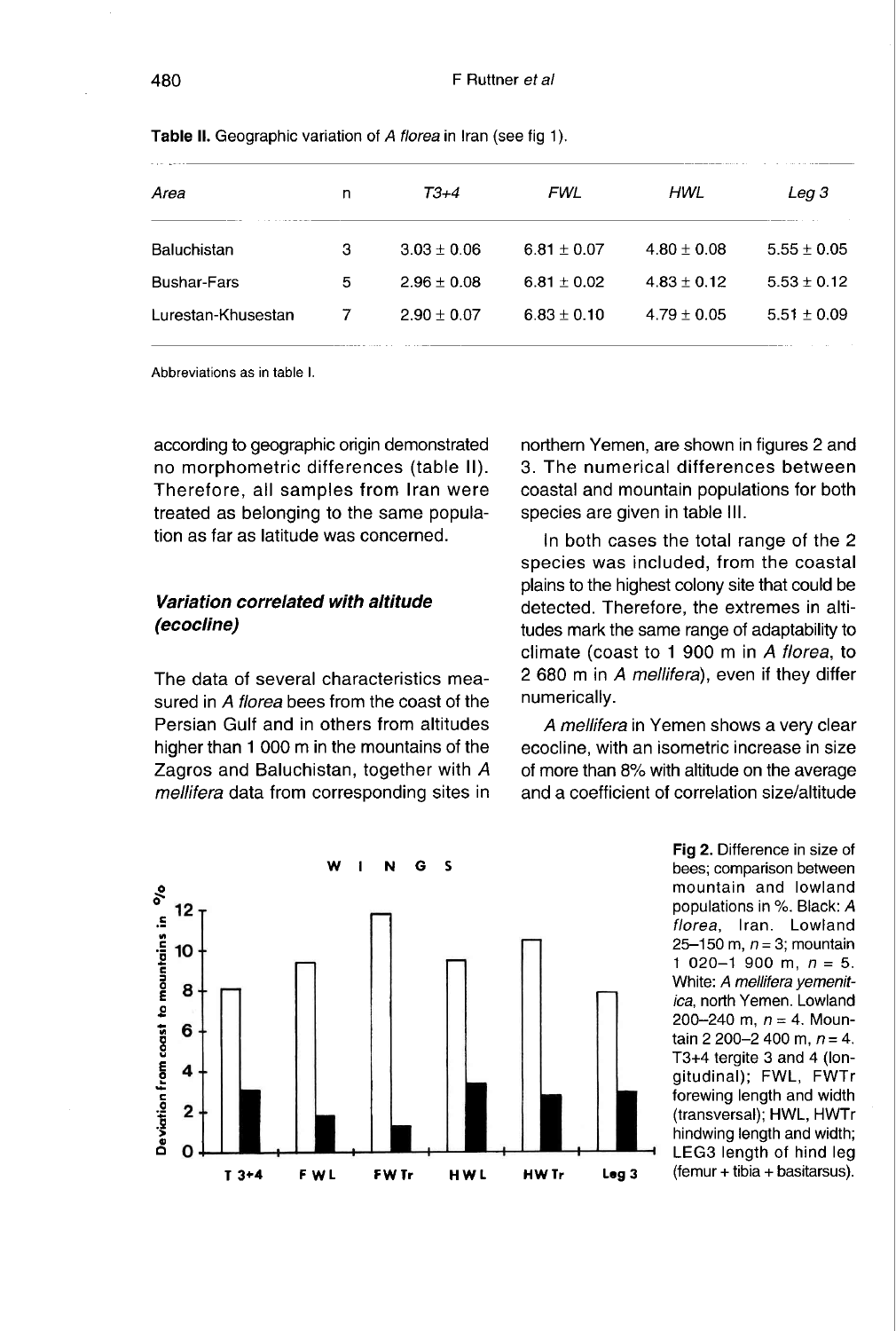



Table III. Means  $\pm$  sd (in mm) of several characteristics of coastal and mountain populations of A florea (Iran) and A mellifera yemenitica (northern Yemen).

|               | Alt         | n   | $T3+4$          | <b>FWL</b>      | <b>FWTr</b> | HWL                             | HWTr                                                            | Lea 3                           |
|---------------|-------------|-----|-----------------|-----------------|-------------|---------------------------------|-----------------------------------------------------------------|---------------------------------|
| A florea      |             |     |                 |                 |             |                                 |                                                                 |                                 |
| Coast         | $5 - 150$   | 3   | $2.94 + 0.09$   | $6.73 \pm 0.03$ |             |                                 | $2.33 \pm 0.02$ 4.72 $\pm$ 0.02 1.45 $\pm$ 0.03 5.43 $\pm$ 0.02 |                                 |
| Mountain      | 1 020-1 900 | .5. | $3.03 \pm 0.07$ | $6.85 \pm 0.11$ |             | $2.35 \pm 0.01$ 4.88 $\pm$ 0.06 | $1.49 \pm 0.02$ 5.59 $\pm$ 0.09                                 |                                 |
| Difference    |             |     | 0.09            | 0.12            | 0.02        | 0.16                            | 0.04                                                            | 0.16                            |
| A m yemenitia |             |     |                 |                 |             |                                 |                                                                 |                                 |
| Coast         | 200-240     | 4   | $3.75 + 0.06$   | $7.73 \pm 0.06$ |             | $2.65 \pm 0.02$ 5.50 $\pm$ 0.08 | $1.50 \pm 0.02$                                                 | $6.72 + 0.11$                   |
| Mountain      | 2 400-2 680 | 4   | $4.06 \pm 0.05$ | $8.47 \pm 0.10$ |             | $2.94 \pm 0.04$ 6.00 $\pm$ 0.08 |                                                                 | $1.67 \pm 0.03$ $7.28 \pm 0.03$ |
| Difference    |             |     | 0.31            | 0.74            | 0.29        | 0.50                            | 0.17                                                            | 0.56                            |

T3+4 sum tergites 3+4 longitude; FWL, FWTr, HWL, HWTr fore- and hindwing, longitude, transversal; leg 3 length of hindleg (femur + tibia + basitarsus).

generally exceeding 0.9, as also found in other subspecies of A mellifera.

In A florea, the pattern of climate-related variation was identical in principle: each measurement is larger in the mountain population compared with the bees of the coastal population, resulting in exclusively positive size/altitude correlations. There are, however, also important differences between the 2 species:

1) The increase in body size with increasing altitude was distinctly smaller (on the average about 1/3) in A florea and, above all, more variable among the individual characteristics than in A mellifera (fig 2).

2) The correlation between body size and altitude was uniformly positive, but significant only for 3 characteristics (length and width of hindwing, length of hindleg, fig 3).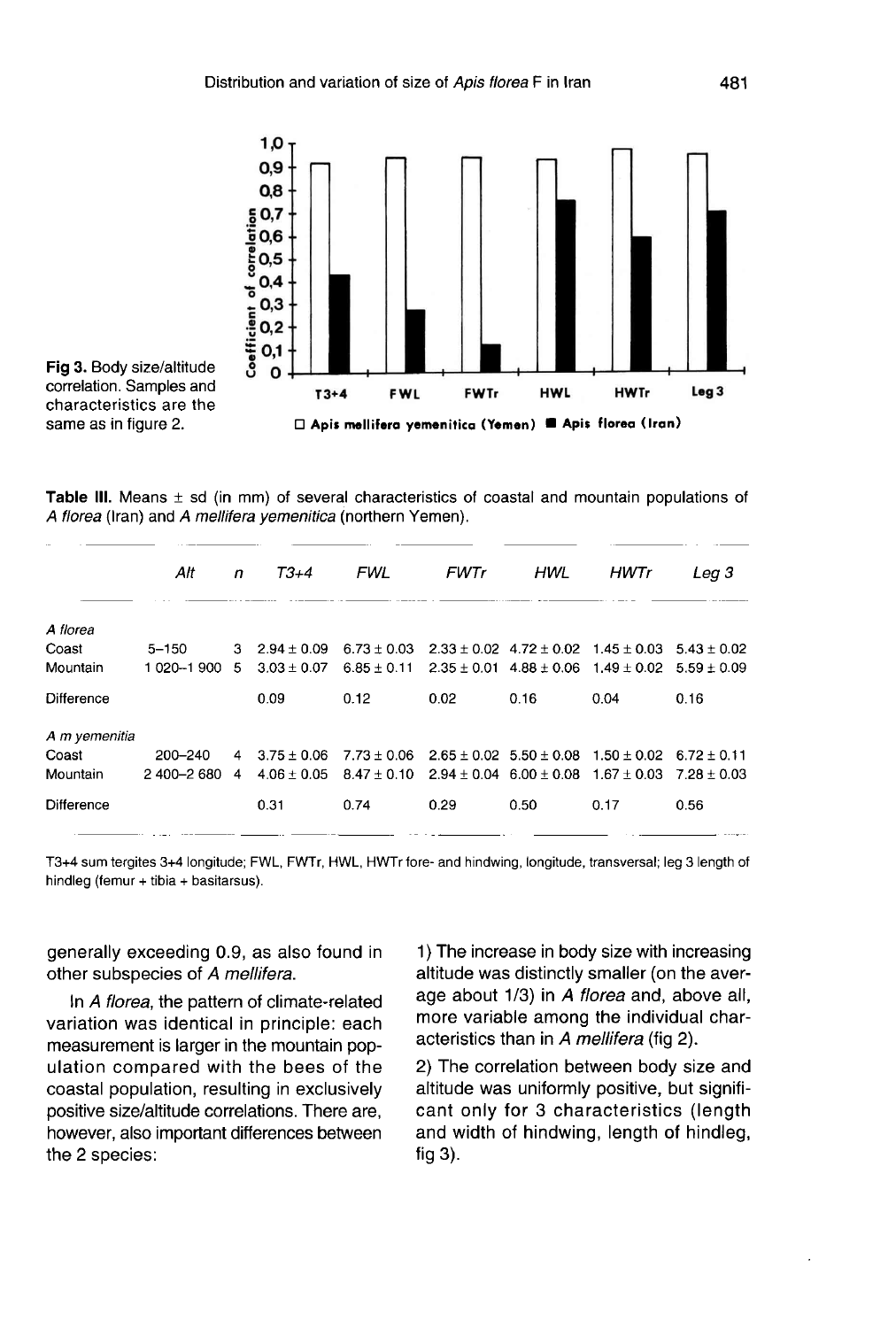3) The unhomogeneous variation with altitude resulted in allometric changes in the relative length of body parts (frequently an important characteristic in microtaxonomy of honeybees) and in a slight shift of the overall pattern of proportions. One example: the florea sample from the highest collection site found so far (No 1894 at 1 900 m) had bees with the largest abdomen and longest hindwings and hindlegs found so far, but at the same time they had short forewings similar to those of the coastal population (the sample with the longest forewing found so far in A florea (7.02 mm) was collected at an altitude of 1 400 m). In fact, these data result in a partial disintegration of body proportions which frequently are used as crucial characteristics in taxonomic classification.

#### Hair length

In A mellifera, a distinct rise of abdominal hair length with increasing altitude is regularly observed, in the Yemen from 0.16 to 0.19 mm (+16%) across a difference in altitude of 2 400 m; in the Elburs (Pour Elmi, 1991) from 0.23 to 0.32 mm (+39%) across a difference of 2 200 m.

In A florea the abdominal hair cover is very short, ranging from 0.08 to 0.15 mm  $(\overline{x})$  about 0.10 mm). No climate-related geographic variation can be detected, and the Sri Lankan population does not differ in hair

Table IV. A florea hair length (in mm) variation at various altitudes of Iran.

| Altitude (m) | Hair length (mm) |  |  |  |
|--------------|------------------|--|--|--|
| 5–150        | 0.120            |  |  |  |
| 300–365      | 0.118            |  |  |  |
| 400–750      | 0.105            |  |  |  |
| 1 000-1 900  | 0.106            |  |  |  |

length from that of Khusestan (table I). The Thai population has somewhat longer hair  $(\bar{x} = 0.137 \text{ mm})$  but the sample size is only very small ( $n = 3$ ). No conclusion can be derived from this lack of a geographic variation in hair length, however, because in A mellifera a climate-related cline in hair length is found only north of 40° latitude. Surprisingly, no increase in A florea hair length has been observed at higher altitudes in Iran, despite the distinctly cooler climate (table IV).

#### **DISCUSSION**

In the present study several problems concerning the distribution and variation of A florea in Iran have been addressed.

#### **Distribution**

A florea colonies have been found further north and at higher altitudes in Iran than previously thought. The range of this singlecomb species extends into the temperate zone which requires survival with occasional periods of frost and snow that may sometimes last several weeks. The formula of "a climate with less than 20 d with temperatures below +5°C" (Ruttner et al, 1985) is now understood as being incorrect.

#### Clines

The extension of the A florea area provides an occasion to study the validity of general rules of geographic variability of size in this species. A linear increase in the size of all characteristics measured has been found between Sri Lanka (6°N latitude) and Khuzestan in Iran at 33° latitude (table I). The rate of increase, ie 7-12%, corresponds well with the increase in size of A mellifera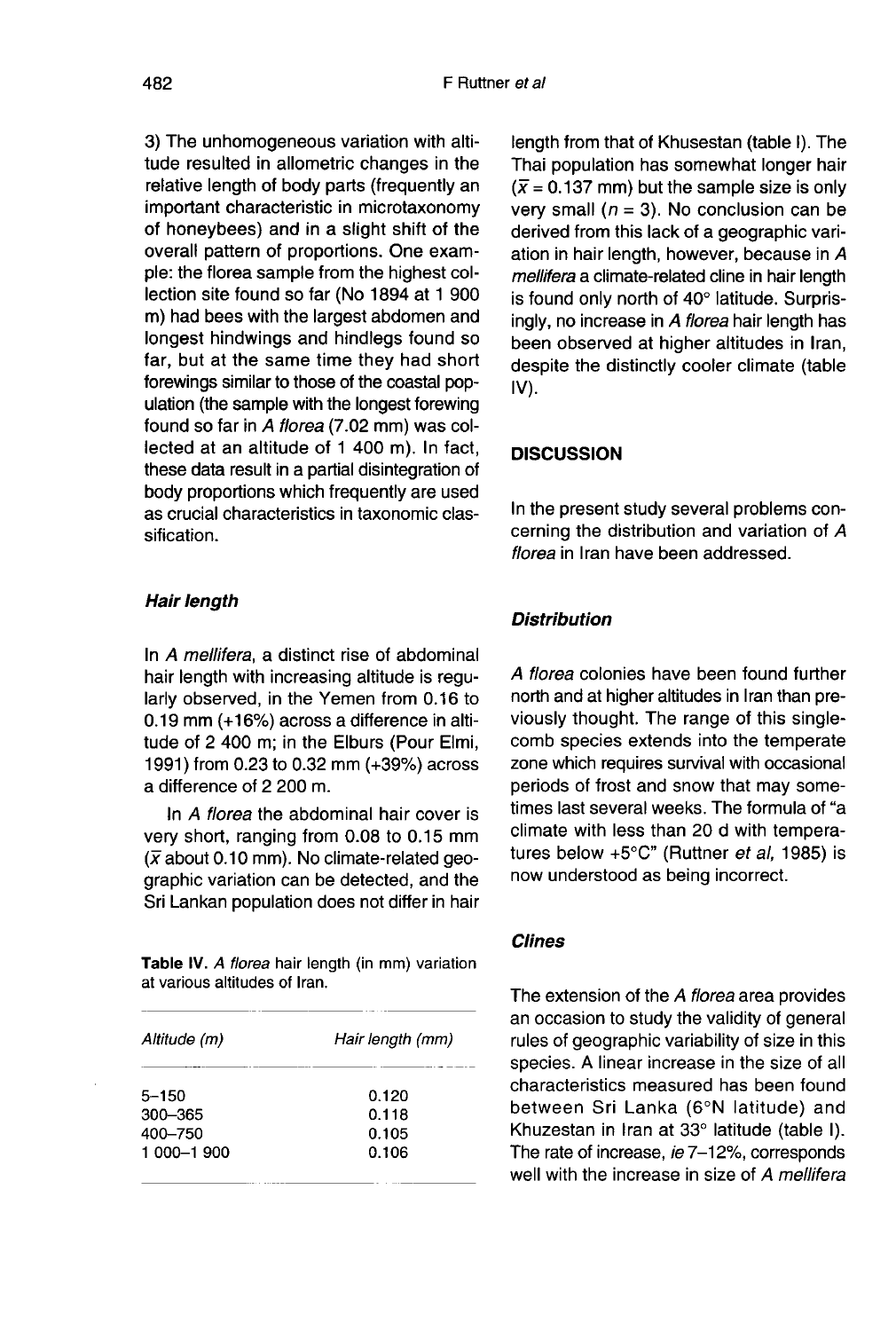across the same range of latitude along the Atlantic coast of Africa from the Cameroons to Morocco, providing another example of the validity of Bergmann's rule in an insect.

A florea samples from different regions vary not only in size characteristics, but also in others, especially wing venation (see factor analysis graph in Ruttner, 1988). Differences of similar extent have been used in A mellifera to establish subspecies. In A florea, however, the number of samples is not yet sufficient for an intraspecific taxonomic differentiation to be established. Nevertheless, the geographic origin of an A florea colony unintentionally imported into the Sudan (Khartoum), has been morphometrically determined as originating from Pakistan (Mogga and Ruttner, 1988).

A distinct ecocline (increase of size with altitude), which is pronounced in A mellifera (Ruttner, 1988), was also found in the A florea samples from Iran, but with marked differences. The bees of the mountains were in all characteristics larger than those from the lowlands. The differences (in %), however, were only a fraction of those found in the geocline of this species or A mellifera (fig 2). The same is true for the size/altitude correlation (fig 3), which was found to be significant only for hindwing length and width, and for length of leg 3.

In contrast to the hindwing, the altituderelated differences in forewing size were small and irregular, although both are forming a functional unity during flight. In A mellifera wing size increases significantly with altitude (Ruttner, 1988) and the size of both wings is highly correlated (fig 3). Hindwings of A florea are relatively large-sized and better correlated with altitude than most other characteristics (fig 3). Hindwing width of A florea colonies nesting at or higher than 300 m varies even in the same range as that of A m yemenitica from low altitudes  $$ an impressive example of allometry indicating not yet specified functional differences.

#### Variation in hair length

The length of cover hair on the abdomen of A florea is short, varying between 0.09 and 0.14 mm. No indication of climate-related variation was found, either in latitude or altitude (tables I and IV). Clines of hair length were first described in mammals (Rensch, 1939), and later also in A mellifera. As the hair cover is crucial for thermoregulation in this 'homoiothermic' species (Southwick, 1985), a climate-related variation in this species seems plausible. The opposite can be assumed for a species with only limited temperature control in the colony (Whitcombe, 1984) as A florea.

The interpretation of these complex morphometric data in A florea can most likely be found in the ecological significance of climate-related clines plus the effect of specific behavioral characteristics of this honeybee (eg, seasonal migrations: Tirgari, 1971; Mossadegh, 1990). The increase in size in homoiothermic (and some poikilothermic; Ray, 1960) animals in a cool climate (Bergmanns' rule) is undisputedly associated with the effect of temperature on the metabolism (Huxley, 1939; Rensch, 1939). In A mellifera, the very precise thermoregulation and the evidently obligatory variation of body size with environmental temperature are both factors in the capacity of a wide range of ecological adaptability.

#### **CONCLUSIONS**

A smooth cline does not necessarily signify a low size/altitude correlation. With A florea the low values in correlation are caused by an unhomogeneous structure of the populations of the successive zones of altitude. This heterogeneity is found even within individuals as shown in sample 1894 (altitude 1 900 m) with a large body and long legs,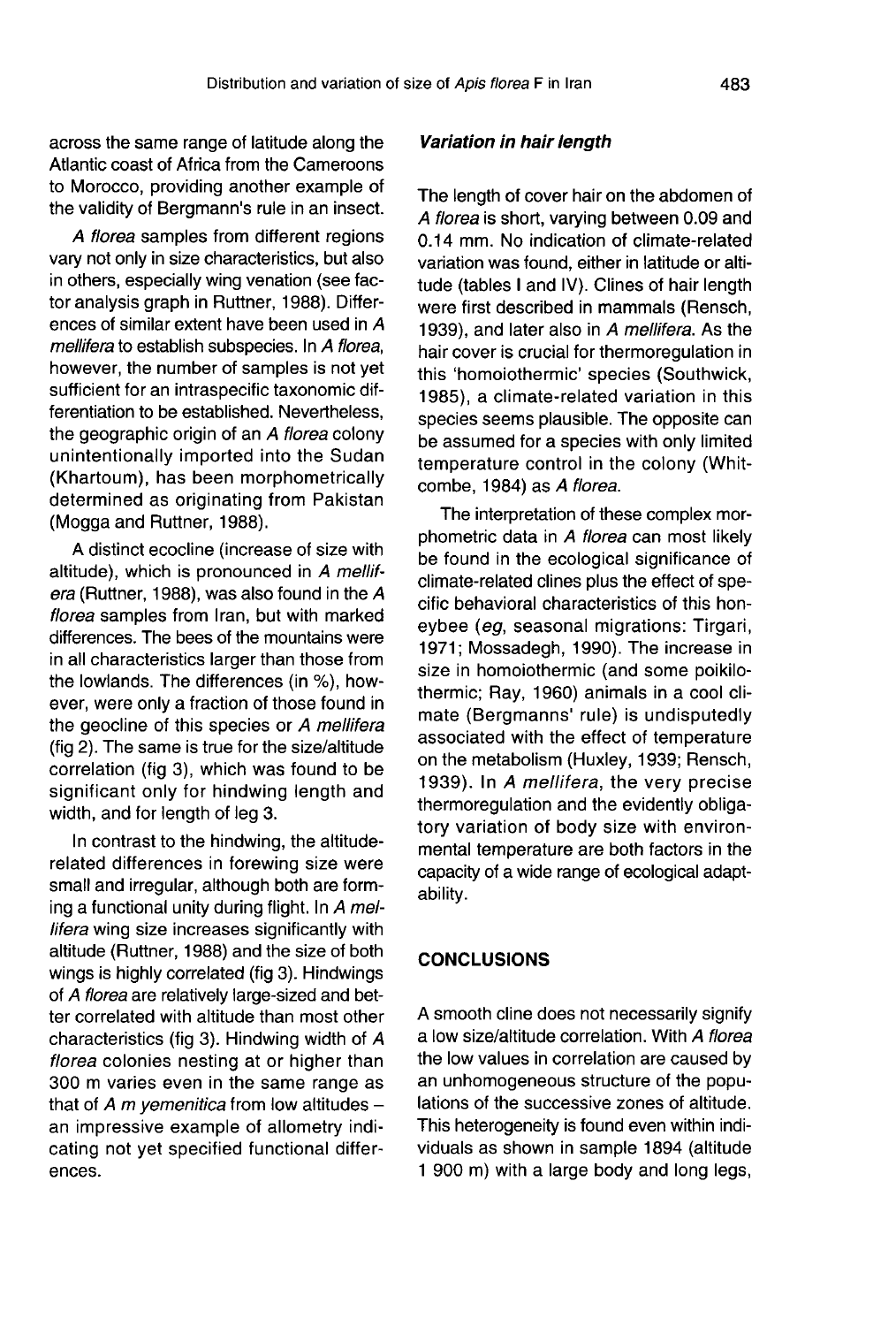but short forewings. These data seem to indicate an unstable state of the populations in this region, perhaps a consequence of migrations between different zones of altitude. Colonies and populations of this 'mosaic' morphology could be interpreted as results of opposing forces: attraction to high altitudes by better food supply; selection for larger body size in this altitude; and selection for seasonal migration to avoid winter losses. This hypothesis is favored by the distinct geocline of the same characters in A florea (undisturbed by migration because of the great distances), with coefficients of correlation varying between 0.71 and 0.81 (table I). Unfortunately, exact data on seasonal migration among different altitudes as observed in A laboriosa (Underwood, 1990) and temperature control within the colony are still missing in A florea.

# ACKNOWLEDGMENT

The authors wish to thank A Mohr, Oberursel, for contributing the graphs and some of the measurements.

Résumé — Distribution et variation de taille chez Apis florea F en Iran. La validité des variations de taille reliées au climat a été testée chez Apis florea en utilisant les données déjà disponibles et 15 échantillons supplémentaires provenant d'Iran. Les insectes ont été récoltés en bordure du golfe Persique et au nord de celui-ci (fig 1). Au cours de cette collecte, une nouvelle limite septentrionale du territoire d'A florea a été définie, s'étendant plus au nord jusqu'aux montagnes. En plus de la découverte de nids dans la province du Kermanshah, au nord du 34<sup>e</sup> parallèle, des sites de nidification ont également été découverts en Irak, à l'est de Bagdad (Glaiim, 1992). Cinq des 15 échantillons ont été récoltés à des altitudes de 1 000 à 1 900 m dans une végétation de zone tempérée comportant des chênes,

des genévriers, des pommiers sauvages et des amandiers («forêt montagneuse de Zagros») démontrant ainsi une étonnante adaptabilité à des conditions climatiques variables. Malheureusement, on connaît peu de choses sur la régulation thermique chez A florea. Les échantillons d'ouvrières ont été préservés dans l'éthanol, et 13 caractères ont été mesurés chez 15 à 30 individus selon la méthode habituelle (la longueur et la largeur des ailes arrières ont été incluses comme mesures additionnelles en raison de leur haute corrélation avec l'altitude chez cette espèce), Une série de 14 échantillons d'A mellifera récoltés à des altitudes de 220 à 2 680 m au Nord-Yémen (lat : 15°N), précédemment publiée (Hoppe et Ruttner, 1988), a été prise comme référence. Un géocline avec des tailles qui s'accroissent du Sri Lanka au Lorestan (Iran) en traversant 26 parallèles a été trouvé pour les ouvrières d'A florea (avec une corrélation taille/latitude de 0,71-0,81). Son étendue est très comparable à celui d'A mellifera le long de la côte ouest de l'Afrique (tableau I). Toutefois, aucune différence n'a été trouvée parmi les échantillons d'A florea d'Iran pour des sites variant de 26° à 33° de latitude (tableau II) ; c'est pourquoi les échantillons d'Iran ont été traités comme une seule population morphométrique. Cependant, lorsque l'altitude augmente, toutes les mesures de taille s'accroissent également, quoique de façon moindre que celle observée chez A mellifera, formant alors un écocline (fig 2, tableau III). La différence entre les caractères des populations de plaine et de montagne est en moyenne de 5,7% alors qu'elle est de 12% chez A mellifera. Tous les caractères de taille ont été corrélés positivement avec l'altitude, mais seulement pour un petit nombre d'entre eux de façon significative (fig 3). Plus frappante a été l'inhomogénéité de la variation, par exemple pour les ailes antérieures et les postérieures. Une sorte de mosaïque de caractères petits et grands a été trouvée également chez quelques échantillons individuels (par ex :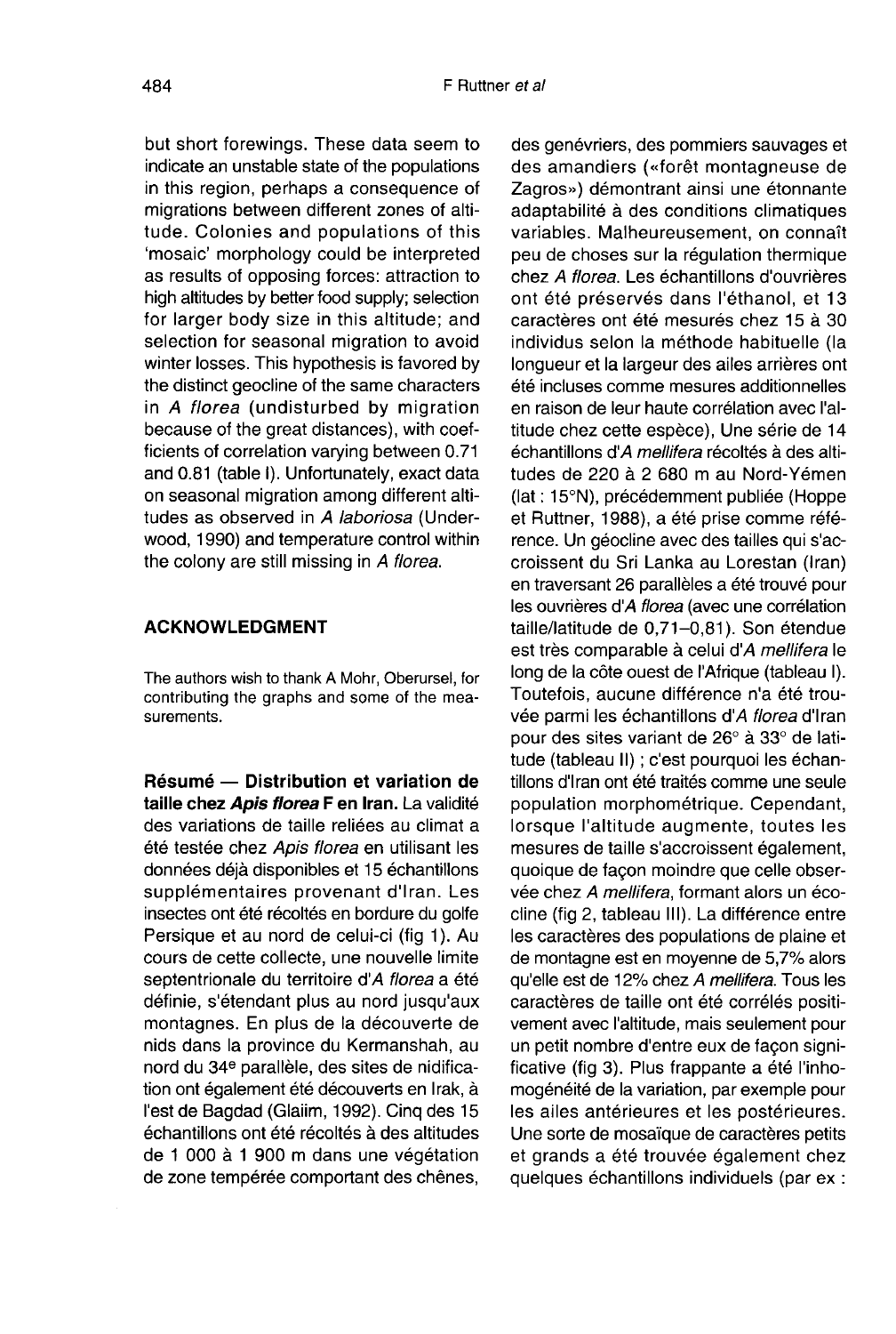ailes courtes + pattes et abdomen longs). Aucun cline n'a été trouvé pour la longueur des poils (tableau IV). Ces données morphologiques disparates pourraient être reliées à certains traits comportementaux non encore connus, tels que, par exemple, les migrations saisonnières et les hybridations des populations, aussi bien qu'à une pression mineure exercée par les facteurs climatiques due à une thermorégulation moins développée. Le résultat principal de ce travail est que la même adaptation aux conditions climatiques existe chez une espèce à nid ouvert (A florea) que chez une espèce nichant dans des cavités (A mellifera), ainsi que chez la plupart des vertébrés (règle de Bergmann), quoique dans une moindre mesure.

# Apis florea / Iran / Apis mellifera yemenitica / variations géographiques / clines

Zusammenfassung — Verbreitung und Variation von Apis florea F in Iran. Auf Grund vorhandener Daten und von 15 zusätzlichen Proben aus dem Iran wurde die Gültigkeit allgemeiner Regeln klimabedingter Variation für A florea untersucht. Die Proben wurden entlang der Golfküste und in den Provinzen nördlich davon gesammelt. Dabei zeigte sich, daß dieses nördlichste Verbreitungsgebiet von A florea weiter nach Norden, bis in die Provinz Kermanshah um den 34.Breitengrad, und höher in die Berge hinauf reicht als bisher angenommen (Abb 1). Kürzlich wurde über Funde im Irak in derselben geographischen Breite berichtet, zwischen Bagdad und der iranischen Grenze (Glaiim, 1992). Fünf der 15 Proben wurden in Höhen von 1 000-1 900 m gesammelt, inmitten einer Vegetation der gemäßigten Zone bestehend aus Eiche, Wacholder, Wildobst, Mandeln ("Zagros Bergwald"). Zusammen mit dem Vorkommen an der heißen Golfküste zeigt dies eine ungewöhnlich breite Anpassungsfähigeit von A florea an unterschiedliche Klimabedingungen. Die Proben wurden in Äthanol konserviert. An je 15-30 Arbeiterinnen wurden nach dem üblichen Verfahren 11 Körpermaße gemessen, außerdem Länge und Breite des Hinterflügels (wegen der hohen Korrelation dieser Maße mit der Seehöhe der Sammelstelle). Eine Serie von 14 Proben von A mellifera yemenitica, gesammelt in Höhen von 200-2680 m in Nordjemen (in Kurzform schon früher veröffentlicht; Hoppe und Ruttner, 1988) wurde als Referenz verwendet. Für A florea wurde eine Geokline mit zunehmenden Größenmaßen nach dem N gefunden, die über 26 Breitengrade von Sri Lanka bis Lorestan (Iran) reicht und in ihrer Ausprägung gut mit einer Geokline bei A mellifera an der Westküste Afrikas vergleichbar ist (Tabelle I). Im Iran selbst wurden jedoch keine Größenunterschiede zwischen Bienen aus dem Süden und Norden (26-33° geogr Br) gefunden (Tabelle II); deshalb konnten die Proben morphometrisch als Angehörige derselben Population behandelt werden. Mit zunehmender Höhe des Nistplatzes zeigte sich bei allen Merkmalen eine Größenzunahme (Ökokline, Tabelle III, Abb 2), jedoch nur in einem Bruchteil des bei A mellifera festgestellten Ausmaßes. Die Unterschiede zwischen den kleinsten und den größten Bienen (Mittel der Probe) schwankten zwischen 2,5% (Femur) und 11,6% (Breite des Basitarsus), bei einem Gesamtmittel aller Merkmale von 5,7%, verglichen mit 12,0% bei A mellifera. Werden nicht einzelne Völker, sondern Populatio nen verglichen (zB Küste und Bergland über 1000 m) so sind die Unterschiede etwas geringer (Abb 2). Für alle gemessenen Größenmerkmale konnten positive Korrelationen mit der Höhe festgestellt werden, die sich aber nur teilweise als signifikant erwiesen und ganz wesentlich unter den Vergleichswerten bei A mellifera lagen (Abb 3). Diese Inhomogenität der Korrelationswerte fällt besonders beim Vergleich zu den gleichmäßig hohen Werten bei A mellifera auf. Diese allometrischen Größenveränderungen führen zu eigenartigen "Mosaiktie